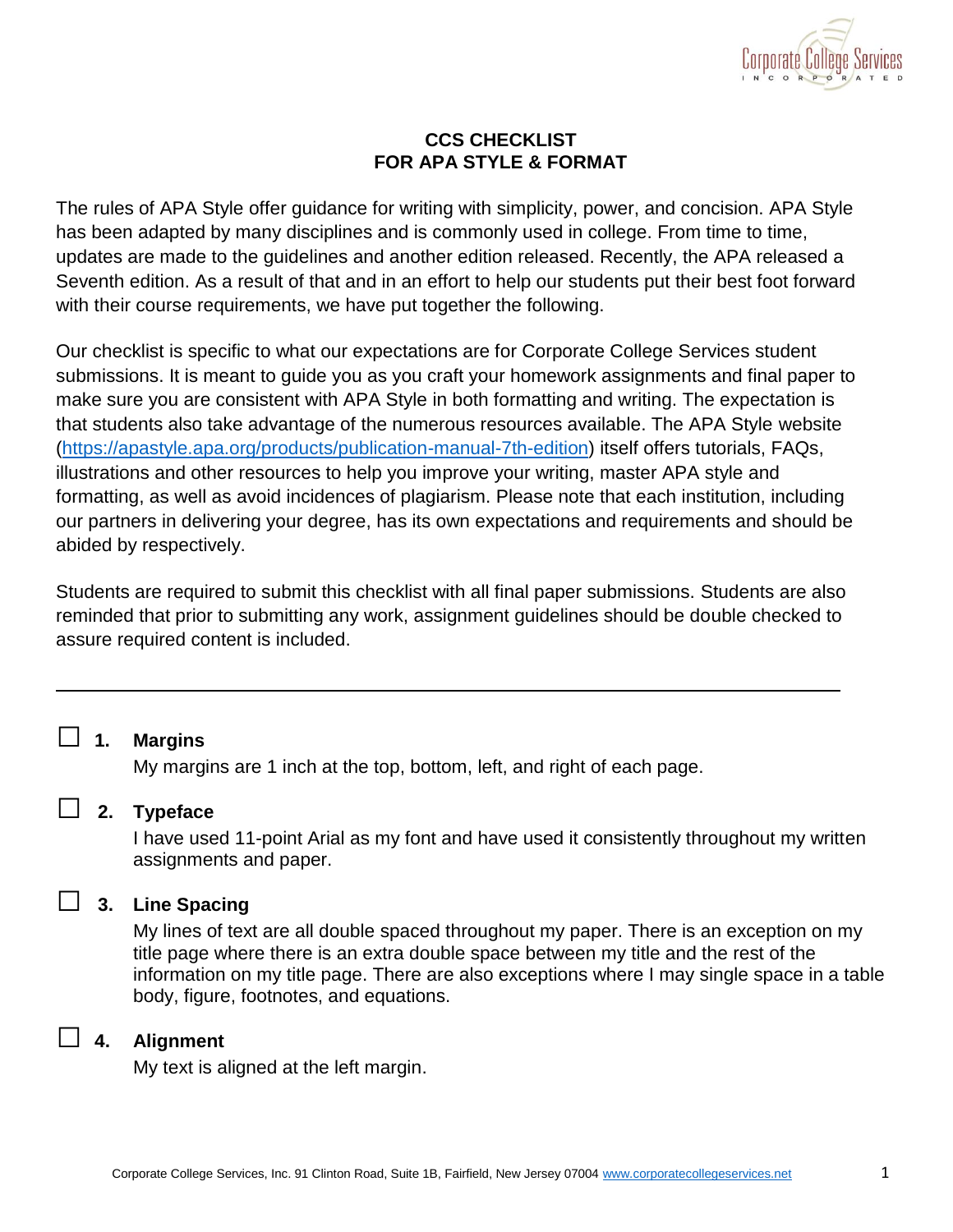

# □ **5. Text Spacing**

I have inserted one space after punctuation marks, including those at the ends of sentences. I have inserted no spaces between internal periods in abbreviations, such as U.S. and a.m.

# □ **6. Indenting for Paragraphs**

I have indented the first line of every paragraph 0.5 inches, and I have used the tab key for consistency. The remaining lines of my paragraph are left aligned.

### □ **7. Quotation Marks**

I have placed quotation marks around all directly quoted material AND any article or chapter titles when these are mentioned in the text.

### □ **8. Italics**

I have placed titles of longer works, such as books and journals, in italics in both my text and in my references list.

### □ **9. Title Page Format**

My title page includes the following:

- A page number at the top right corner
- My title in bold font centered in the upper half of the page
- My name centered two double spaces below my title
- My affiliation (name of my school) centered below my name
- My course name centered below my affiliation
- My instructor's name centered below my course name
- The due date centered below my instructor's name

### □ **10. Page Numbers**

My page number appears in the top right-hand corner of all my pages, including my title page. This page number should be created using the header function of my software and should be flush against the right margin.

### □ **11. Paper Elements**

#### $\square$  Executive Summary

CCS does not require an Abstract but they do require an Executive Summary which I have included at the beginning of my paper.

#### □ Paper Length

My paper is the appropriate length. I did not count my title page or my reference page in my minimum required pages.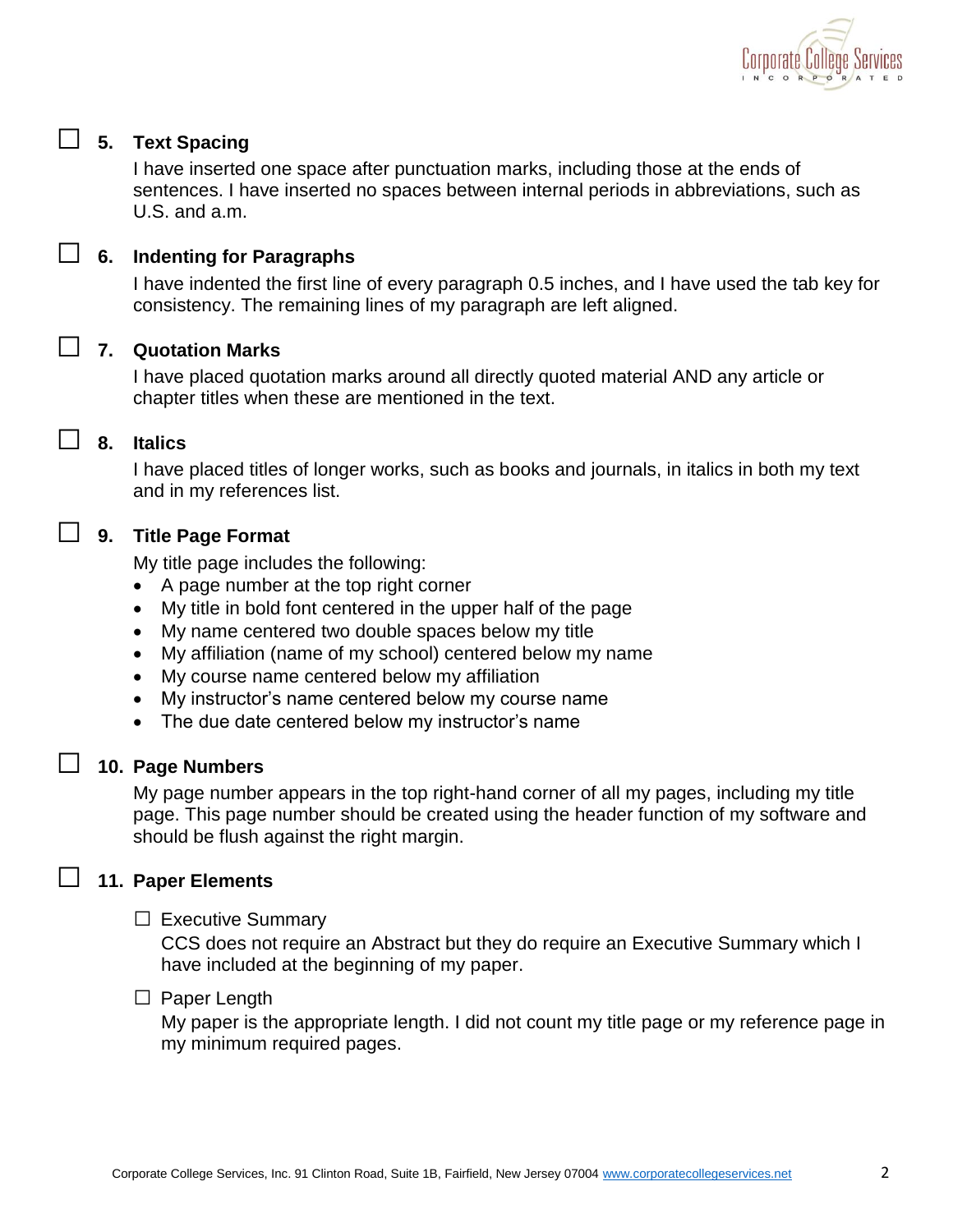

#### $\Box$  Paper Organization

I have organized my paper to make sure that the title is centered and bolded on the first line of the first page of text before the opening paragraph. The first line of my text begins one double-spaced line after the title.

I started each main section of the paper on a new page and arranged pages in the appropriate order: title page, executive summary, introduction, discussion of idea(s), research, evidence, conclusion, references, (and if needed, tables, figures, appendices).

I have started each new section with a header relevant to the text. All headers are in title case, centered and bold.

#### □ **12. Body of Paper**

 $\Box$  I have incorporated three to five course concepts in my final paper.

 $\Box$  I have incorporated the use of MEAL:

**Main idea** – the paragraph's central focus, what you are trying to prove within the paragraph

**Evidence** – examples that help prove the main idea (and, in a longer paper, the thesis).

**Analysis** – the most important part of the paragraph; it digs deep into the evidence and explains how and why it proves the thesis

**Last thought** – concludes the paper and wraps up final thoughts. It connects the main idea back to the thesis.

# □ **13. Writing Style**

#### □ Sentence Structure

My sentences are written in the Third Person (unless specified to use First Person) and I have avoided the use of contractions and poetic language.

The following is a more detailed Writing Style Checklist with suggested tutorials and page numbers from the APA Style Manual 7<sup>th</sup> edition [\(https://apastyle.apa.org/products/publication-manual-7th-edition\)](https://apastyle.apa.org/products/publication-manual-7th-edition) for reference or review.

#### $\Box$  Subject – Verb Agreement

I have used a grammar check to make sure the Subject – Verb Agreement is consistent throughout. Subjects and verbs must agree with one another in number (singular or plural).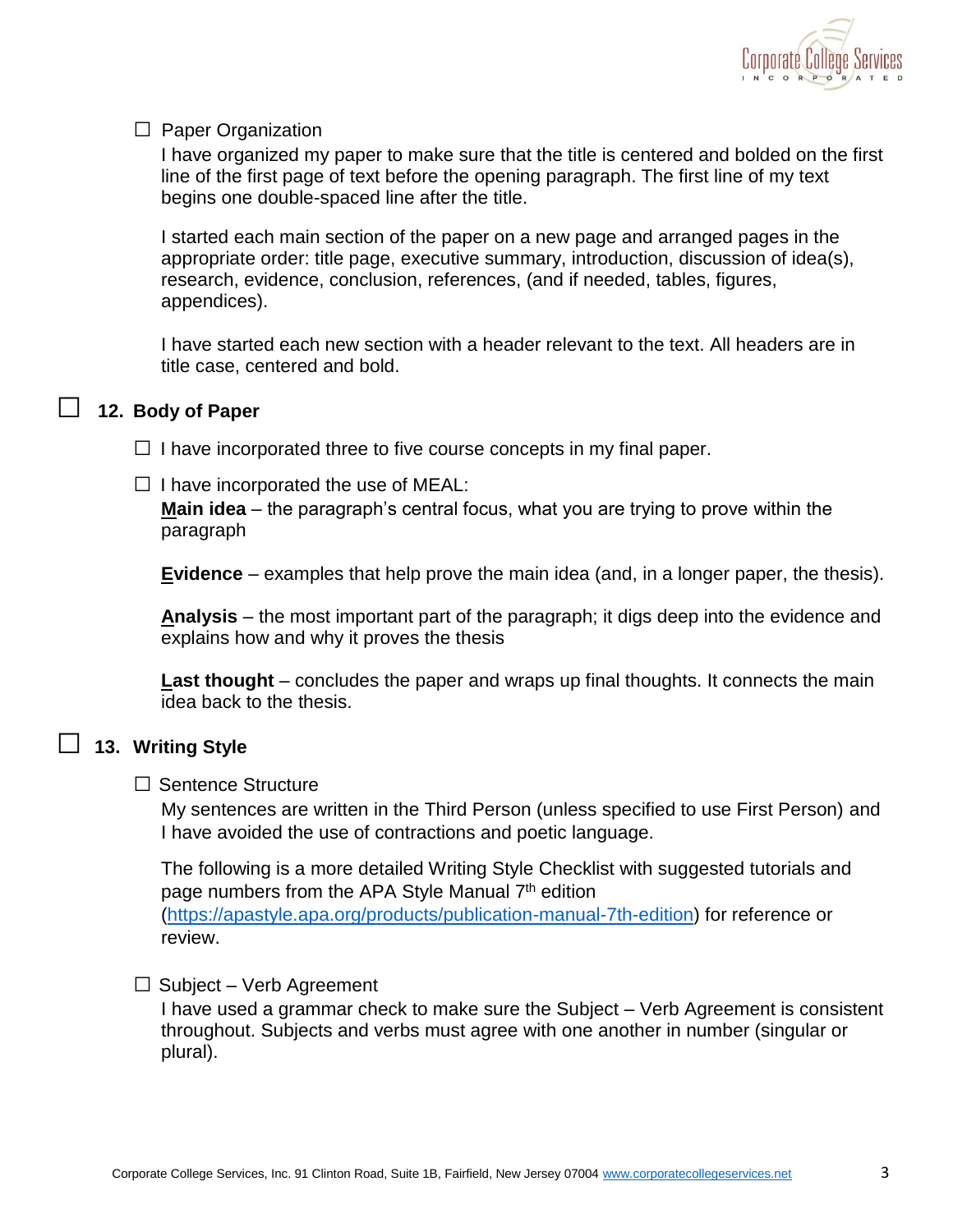

If a subject is singular, the verb is singular: Example: One **dog is** sitting on the grass. │ │ S V

If a subject is plural, the verb must be plural:

Example: Two dogs are sitting on the grass.

│ │ S V

Subject – Verb Agreement Tutorial:<https://youtu.be/4fMipjAnlRK> (Khan Academy)

□ Active Voice

I have used Active Voice unless instructed to use Passive Voice by the instructor. APA style encourages using the Active Voice although Passive Voice is accepted when it is more important to focus on the recipient of the action.

Examples: The dog ate the biscuits. (Active) The cake was eaten by the dog. (Passive)

Active – Passive Voice Tutorial:<https://youtu.be/TZd7rDVNi58>

□ Comma Usage

I have made the proper use of commas.

A comma is a useful punctuation tool for separating parts of a sentence or items in a list. There are several rules for using commas.

Comma Usage Tutorials:<https://youtu.be/Wk0k2FLjM1c> (Khan Academy) <https://youtu.be/09-t-giMcNk> [https://owl.purdue.edu/owl/general\\_writing/punctuation/commas/index.html](https://owl.purdue.edu/owl/general_writing/punctuation/commas/index.html)

### □ Paraphrasing

I have properly cited or referenced any paraphrasing used in all work submitted. A Paraphrase is one legitimate way (when accompanied by accurate documentation) to borrow from a source. Paraphrasing is a valuable skill because it helps to control the temptation to quote too much.

Steps to Effective Paraphrasing include:

- Reread the original passage until you understand its full meaning.
- Check your version with the original to make sure that your version accurately expresses the key points in a new form.
- Record the source (including the page) on a notecard so you can credit it easily if you decide to incorporate the material into your paper.

Paraphrasing Tutorials: [https://wordvice.com/a-guide-to-paraphrasing-in-research](https://wordvice.com/a-guide-to-paraphrasing-in-research-papers-apa-ama/)[papers-apa-ama/](https://wordvice.com/a-guide-to-paraphrasing-in-research-papers-apa-ama/)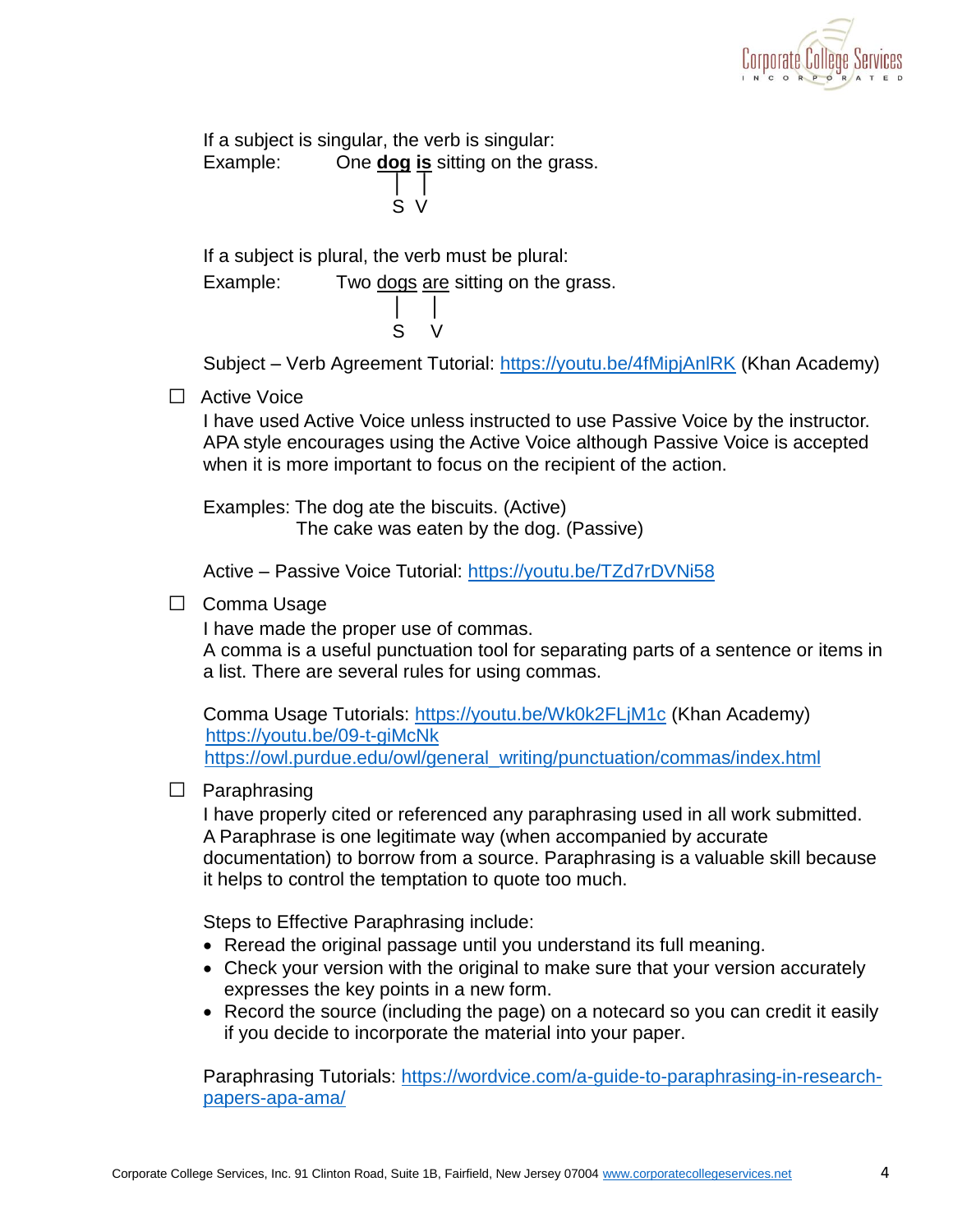

[https://owl.purdue.edu/owl/research\\_and\\_citation/apa\\_style/apa\\_formatting\\_and\\_s](https://owl.purdue.edu/owl/research_and_citation/apa_style/apa_formatting_and_style_guide/in_text_citations_the_basics.html) tyle\_quide/in\_text\_citations\_the\_basics.html

□ Plagiarism

I have properly cited and referenced all sources used in work submitted.

According to Plagiarism.Org, *Plagiarism is an act or instance of using or closely imitating the language and thoughts of another author without authorization and the representation of that author's work as one's own, as by not crediting the original author.* 

Plagiarism Tutorial and paper checker site: [https://www.scribbr.com/plagiarism/how-to](https://www.scribbr.com/plagiarism/how-to-avoid-plagiarism/)[avoid-plagiarism/](https://www.scribbr.com/plagiarism/how-to-avoid-plagiarism/)

<https://www.scribbr.com/plagiarism-checker/> \*fees

#### □ Proofread

I have proofread my paper to assure there is consistency in writing style, that it is coherent and cohesive, and that it free from errors.

 $\Box$  Grammar & Spell Check

I have checked for grammar and spelling errors in all work submitted.

Grammar and Spell Check Sites:<https://www.grammarly.com/grammar-check> \*fees <https://www.easybib.com/grammar-and-plagiarism/grammar-checker/>

# □ **14. Writing Numbers**

I have used words to express numbers below 10. I have used numerals to express any numbers 10 or greater. I have also used numerals to express any times, dates, or ages.

#### □ **15. Writing Lists**

I have used numbered, bulleted, or lettered lists. I have ensured that my items are parallel.

### □ **16. Blocked Quotations**

I have used the block format (indented, no quotation marks, double spaced) for all quotations that are 40 words or more in length.

### □ **17. In-Text Citations**

I have properly documented all summarized, paraphrased, and quoted materials with a correct In – Text Citation for all work submitted.

An In – Text citation is a brief reference. Always cite the source used within a paper to avoid plagiarism.

For In – Text Citation Examples or more information: [https://owl.purdue.edu/owl/research\\_and\\_citation/apa\\_style/apa\\_formatting\\_and\\_style\\_gui](https://owl.purdue.edu/owl/research_and_citation/apa_style/apa_formatting_and_style_guide/in_text_citations_the_basics.html#:~:text=When%20using%20APA%20format%2C%20follow,the%20end%20of%20the%20paper) [de/in\\_text\\_citations\\_the\\_basics.html#:~:text=When%20using%20APA%20format%2C%20f](https://owl.purdue.edu/owl/research_and_citation/apa_style/apa_formatting_and_style_guide/in_text_citations_the_basics.html#:~:text=When%20using%20APA%20format%2C%20follow,the%20end%20of%20the%20paper) [ollow,the%20end%20of%20the%20paper.](https://owl.purdue.edu/owl/research_and_citation/apa_style/apa_formatting_and_style_guide/in_text_citations_the_basics.html#:~:text=When%20using%20APA%20format%2C%20follow,the%20end%20of%20the%20paper) <https://apastyle.apa.org/style-grammar-guidelines/citations>